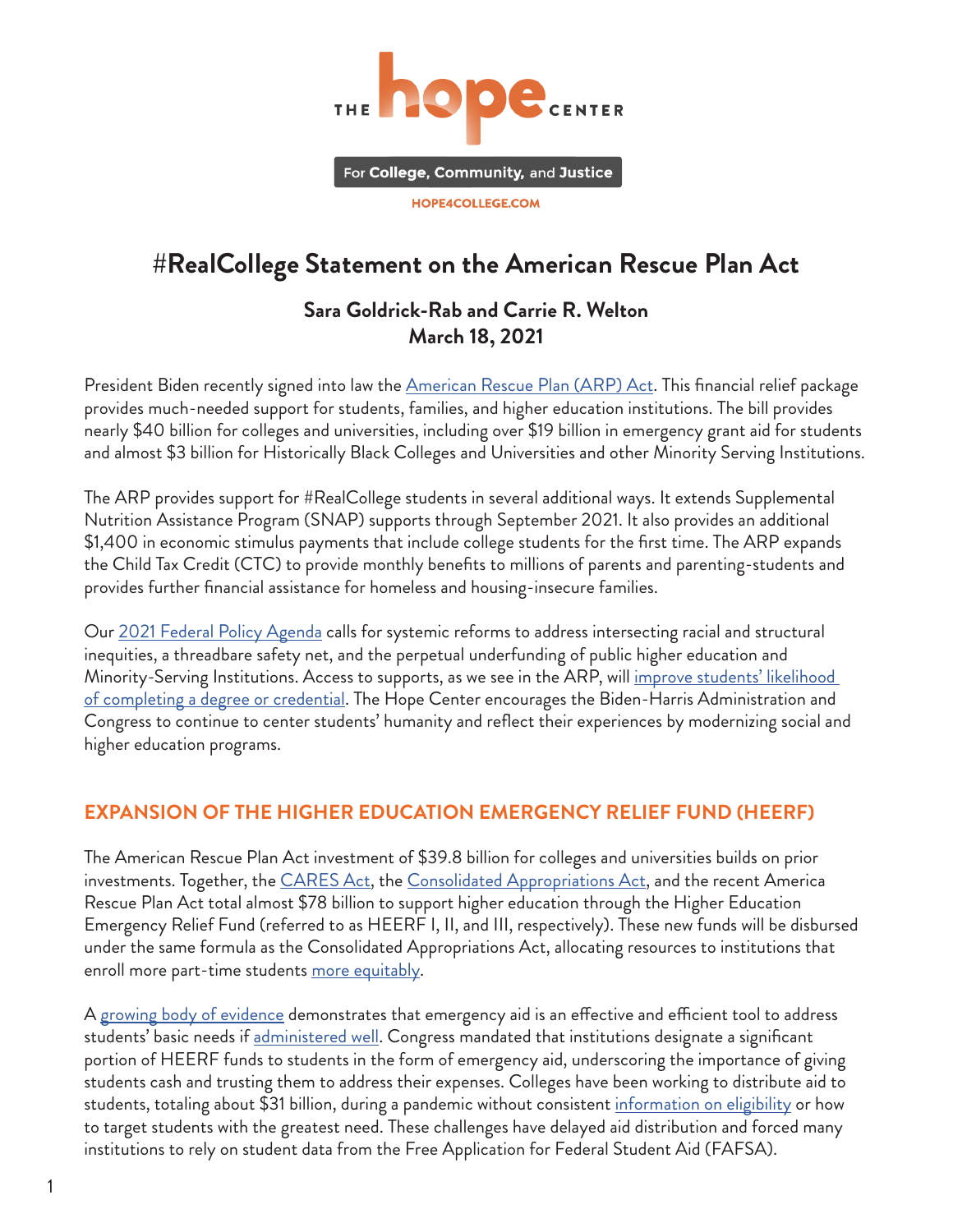

Critically, institutions are required to use a portion of the institutional (non-emergency grant) share of new allocations to implement evidence-based practices to mitigate COVID-19. This includes outreach to students regarding Professional Judgment (PJ), the ability to receive financial aid adjustments due to changes in economic circumstances such as unemployment, and supporting emergency aid distribution. Given the upheaval in financial cases caused by the pandemic giving students information that may increase their financial aid packages is a welcome addition to the rescue bill.

The bill also provides \$91 million for Student Aid Administration within the Department of Education. These funds are to prevent, prepare for, and respond to coronavirus, including direct outreach to students and borrowers about financial aid, economic impact payments, means-tested benefits, and tax benefits for which they may be eligible. These funds are crucial to helping students fill out the FAFSA, and more so now, given the <u>decline in FAFSA filings</u> over the past year. The number of students who may need to appeal because of a dramatic change in their financial circumstances has increased. Finally, the rescue plan treats any student loans forgiven or discharged from 2021 through 2025 as tax-free, helping the millions of borrowers struggling with debt through the pandemic and beyond.

## **ACCESS TO THE SUPPLEMENTAL NUTRITION ASSISTANCE PROGRAM (SNAP)**

The ARP extends the 15% increase to monthly benefits under SNAP, previously scheduled to lapse on June 30th through September 30th. It also provides \$1.15 billion to states for SNAP administration and \$1 billion for grants for nutrition assistance programs in U.S. territories. This extension will help [millions of](https://www.cbpp.org/research/poverty-and-inequality/tracking-the-covid-19-recessions-effects-on-food-housing-and)  [people](https://www.cbpp.org/research/poverty-and-inequality/tracking-the-covid-19-recessions-effects-on-food-housing-and) combat food insecurity. Research shows that *SNAP* benefits and [removing barriers to access](https://thehill.com/opinion/education/526989-college-kids-are-going-hungry-states-can-help) to those benefits are proven to reduce food insecurity, supporting student success.

While the increase to SNAP will benefit millions of people, eligibility barriers are pervasive for college students. Public support programs, including SNAP, the Temporary Assistance for Needy Families (TANF) program, and the Child Care Development Block Grant (CCDBG), are rife with restrictions on postsecondary attainment. These policy barriers, rooted in the "work first" trope, serve only to force people to choose between pursuing a college credential or subsisting in perpetuity on low-wage work, creating a poverty trap.

In an economy in which the vast majority of new jobs created require some form of postsecondary credential, we encourage Congress to remove the barriers students face in accessing basic needs support. Making permanent the SNAP student [exemptions](https://hope4college.com/hope-center-statement-on-the-consolidated-appropriations-act-2021/) under the Consolidated Appropriations Act will help more students afford groceries.

#### **EXPANDED STIMULUS CHECKS AND INCOME SUPPORT**

The ARP provides a round of \$1,400 direct payments to individuals. Many students were excluded from previous economic stimulus payments. We applaud the decision to include direct payments to all students, regardless of dependent status. This [crucial improvement](https://www.forbes.com/sites/markkantrowitz/2020/04/21/most-college-students-will-not-receive-stimulus-checks/?sh=3ffbbedd7e85) will allow many college students, or their parents, to better address immediate financial needs or pay off debts incurred since the beginning of the pandemic.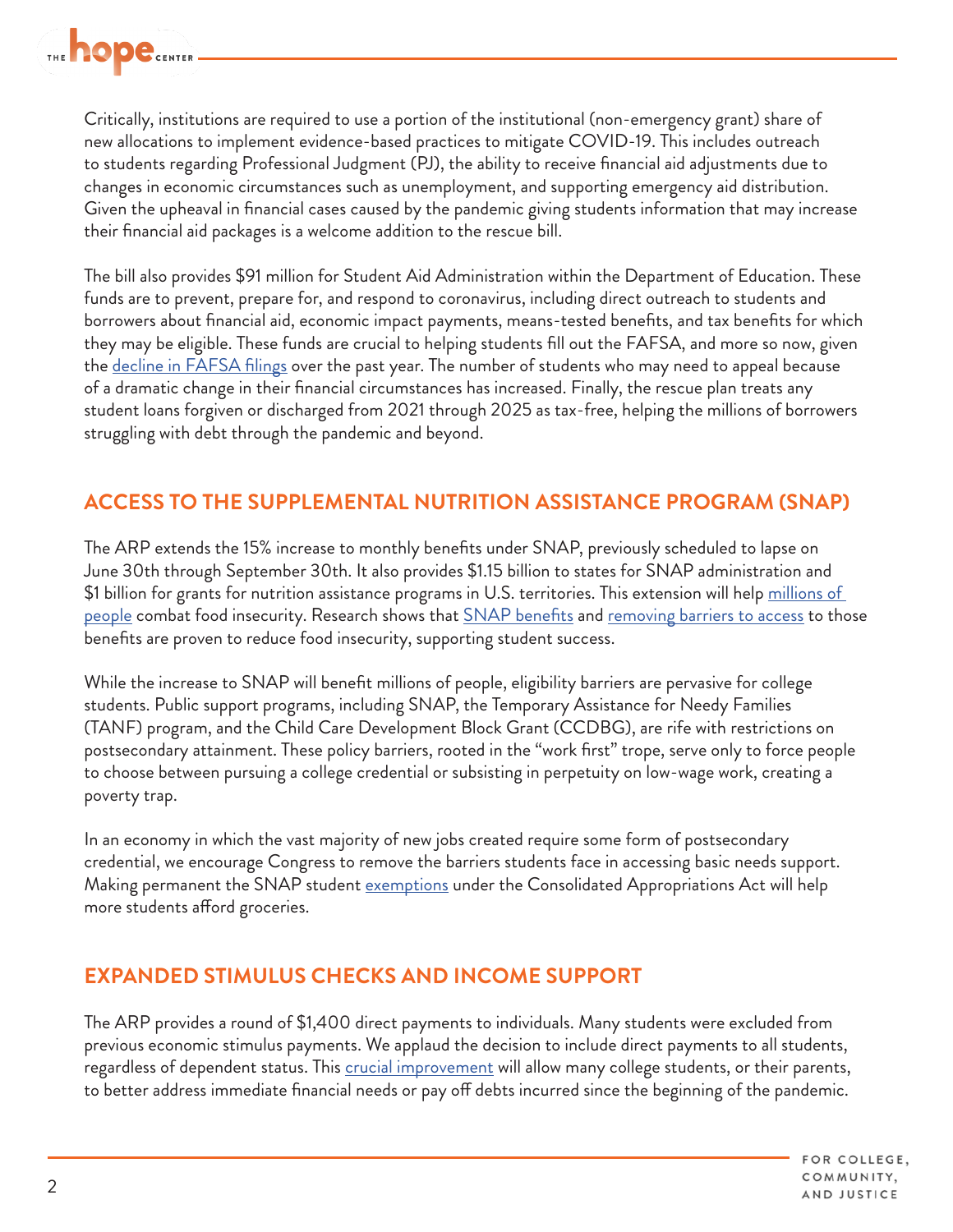

The extension of stimulus payments is critical for students. Whether the student receives the credit or their parent if they are a dependent, the need is significant. The pandemic has devastated higher education. Colleges closed campuses, students lost jobs, and are facing food and housing insecurity. We only need to look at [recent enrollment data](https://nscresearchcenter.org/stay-informed/) to recognize the crisis students face enrolling or continuing a college credential.

The American Rescue Plan Act also extends [Federal unemployment assistance programs](https://blog.dol.gov/2021/01/11/unemployment-benefits-answering-common-questions) established via the CARES Act. These programs, designed for workers who have been affected by the pandemic, were set to expire on March 14th, 2021. They were extended through September 6, 2021, and the total number of weeks of benefits available to individuals who could not return to work increased to 79 weeks from 50. This extension of unemployment benefits [is critical](https://tcf.org/content/commentary/pandemic-unemployment-insurance-mean-college-students/) for #RealCollege students and their families.

#### **MINIMUM WAGE**

[Seventy percent](https://cew.georgetown.edu/cew-reports/learnandearn/#resources) of full-time students are employed, and students with low incomes are more likely to be employed full-time while attending school. Increasing the minimum wage is <u>[a college completion issue](https://saragoldrickrab.com/books/)</u>; an increase in the federal minimum wage means students can take on fewer jobs and even work fewer hours to better focus on completing their degree.

The consequences of persistently low wages have had disastrous implications for #RealCollege students, [most of whom work while in school](https://hope4college.com/realcollege-2020-five-years-of-evidence-on-basic-needs-insecurity/). Unfortunately, too many policymakers have been operating under dated assumptions that students today can work their way through school with a part-time job. Research indicates that <u>working more hours may harm student success</u>. Even when jobs are available and do not conflict with classes, a part-time minimum wage job <u>does nothing</u> to help students afford college and cover basic expenses.

The federal minimum wage has remained unchanged at \$7.25 per hour since 2009, and efforts to increase the minimum wage in this round of economic relief were unsuccessful. While the version of the relief bill passed through the House increased the federal minimum wage for employees from \$7.25 per hour to \$15 per hour by 2025, the measure did not meet the criteria required for inclusion in the Senate budget reconciliation process.

We urge Congress to increase the minimum wage immediately, which would help millions of working #RealCollege students stay in school, focus on their studies, and pay for the rising price of college and basic needs.

#### **CHILD TAX CREDIT EXPANSION AND CHILDCARE RELIEF**

Today, at least one-in-five students are parenting a child while enrolled, and basic needs insecurity is [exceptionally high for parenting students](https://hope4college.com/parenting-while-in-college-basic-needs-insecurity-among-students-with-children/). According to our 2019 #RealCollege Survey, over half of parenting students reported facing recent food insecurity. Over two-thirds faced housing insecurity in the previous year, while one-in-six experienced homelessness. The ARP makes several landmark investments in families with children that will reduce poverty. Significant improvements were made to the CTC and a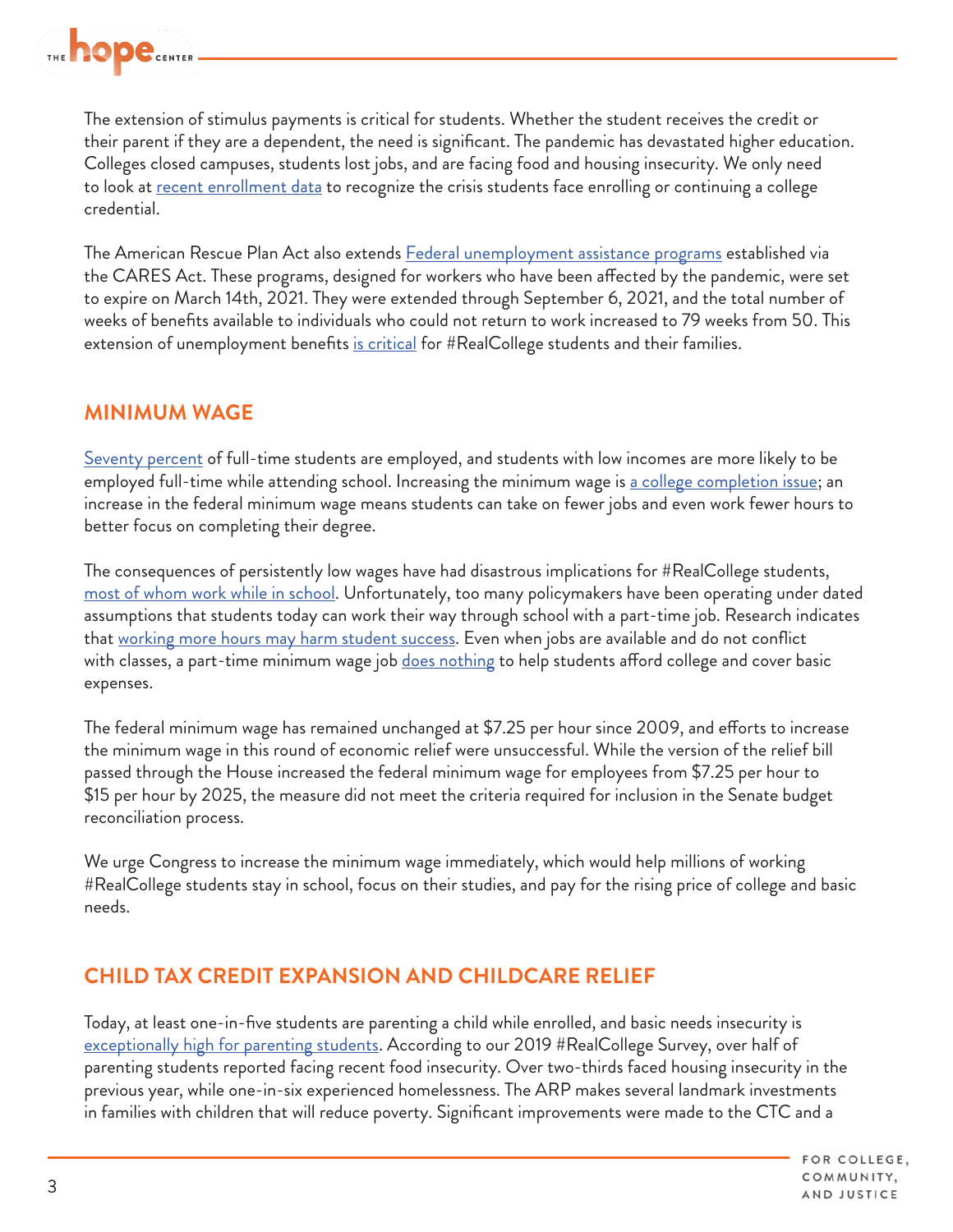

\$15 billion investment in the CCDBG program, including an additional \$24 billion for a stabilization fund for eligible [child care](https://iwpr.org/wp-content/uploads/2020/08/Prioritizing-Student-Parents-in-COVID-19-v2-4.pdf) providers. When more parents can meet their basic needs and access child care, they are more likely to attempt or stay enrolled in college to improve their economic mobility.

The ARP makes significant essential changes to the CTC. The changes include an increase in the credit amount, full refundability, extension to dependents ages 17, and monthly payments of the CTC to eligible families. Currently, the CTC is [only partially refundable.](https://www.brookings.edu/blog/up-front/2021/01/22/what-is-the-child-tax-credit-and-how-much-of-it-is-refundable/) Full refundability allows taxpayers, even if they do not owe taxes for that year, to receive the total amount back as a refund if the amount of their credit is more than the amount of taxes due. The change to full refundability for the 2021 tax year will help more families access the credit. Under the current structure, many do not benefit from the CTC, especially Black and Latinx families. The CTC changes will help more families, significantly [reducing child poverty](https://www.cbpp.org/blog/biden-harris-child-tax-credit-expansion-would-lift-10-million-children-above-or-closer-to) and improving the [equitable distribution](https://www.nber.org/papers/w27940) of this tax credit.

The American Rescue Plan increases the CTC amount from the current \$2,000 per child to \$3,600 for children age 5 and younger and \$3,000 for children ages 6 to 17, which was previously limited to dependents up to age 16. Many families may receive the benefit monthly, up to \$300 a month per child from July through the end of 2021. These additional supports [will be a lifeline](https://www.nytimes.com/2021/03/07/us/politics/child-tax-credit-stimulus.html?referringSource=articleShare) to parenting students that will help them better meet expenses as they occur, rather than waiting until tax time the following year. It also ensures that students and families facing unexpected expenses have a slightly larger cushion, potentially preventing them from dropping out or discontinuing their education.

While this benefit will expire at the end of the year, we urge Congress to extend this benefit beyond 2021 and make it permanent.

#### **INCREASED HOUSING SUPPORT**

The relief bill includes \$21.55 billion for emergency housing assistance. The funds may be used for rental assistance for those experiencing financial hardship, homelessness, or housing instability. The ARP allocates \$5 billion in emergency housing vouchers to help people experiencing or at risk of homelessness, \$750 million for Native American and tribal housing needs, and \$100 million for rural housing needs.

During the spring of 2020, at the outset of the pandemic, 15% of four-year students and 11% of two-year [students](https://hope4college.com/realcollege-during-the-pandemic/) experienced homelessness due to the pandemic. Addressing housing insecurity is fundamental to ensuring students stay enrolled. We urge housing administrators at every government level to ensure these funds reach #RealCollege students and encourage a portion of rental relief to be targeted to those who are pursuing a postsecondary credential.

## **SUPPORT FOR HEALTHCARE**

The American Rescue Plan Act provides \$34 billion to help Americans who buy insurance on the Affordable Care Act's exchanges and caps health insurance payments for all Americans to 8.5% of household income through the end of 2022. The plan also allows individuals eligible for COBRA insurance coverage to maintain